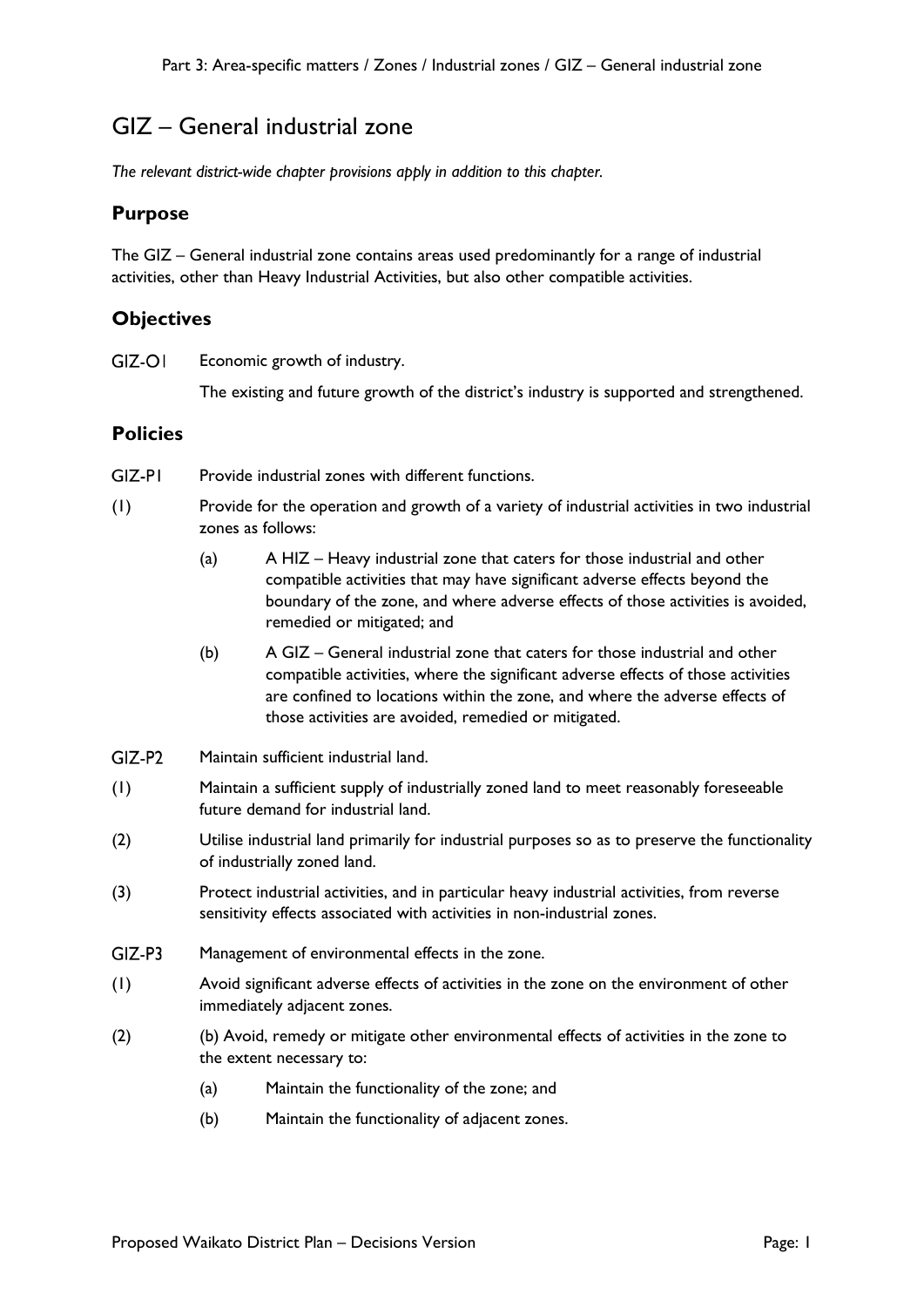GIZ-P4 Support of regionally significant industry.

Support the operation and growth of the district's regionally significant industries.

### **Rules**

*Land use – activities*

In addition to the activity-specific standards listed below, permitted activities must also comply with all relevant Land-use effects standards and Land-use building standards in this chapter, as well as the standards in Part 2 / District-wide matters / General district-wide matters.

| <b>GIZ-RI</b>                                    | Industrial activity                                  |                                          |
|--------------------------------------------------|------------------------------------------------------|------------------------------------------|
| (1) Activity status: PER                         |                                                      | (2) Activity status where compliance not |
| <b>Activity-specific standards:</b>              |                                                      | achieved: n/a                            |
| Nil.                                             |                                                      |                                          |
| $GIZ-R2$<br>Trade and industry training activity |                                                      |                                          |
| (1) Activity status: PER                         |                                                      | (2) Activity status where compliance not |
| <b>Activity-specific standards:</b>              |                                                      | achieved: n/a                            |
| Nil.                                             |                                                      |                                          |
| GIZ-R3                                           | Truck stop for refuelling                            |                                          |
| (1) Activity status: PER                         |                                                      | (2) Activity status where compliance not |
| <b>Activity-specific standards:</b>              |                                                      | achieved: n/a                            |
| Nil.                                             |                                                      |                                          |
| GIZ-R4                                           | Office ancillary to an industrial activity           |                                          |
| (1) Activity status: PER                         |                                                      | (2) Activity status where compliance not |
| <b>Activity-specific standards:</b>              |                                                      | achieved: DIS                            |
|                                                  | (a) Less than 100m <sup>2</sup> gross floor area; or |                                          |
|                                                  | (b) Does not exceed 30% gross floor area of          |                                          |
|                                                  | all buildings on the site.                           |                                          |
| GIZ-R5                                           | Food outlet                                          |                                          |
| (1) Activity status: PER                         |                                                      | (2) Activity status where compliance not |
| <b>Activity-specific standards:</b>              |                                                      | achieved: DIS                            |
|                                                  | (a) Less than 200m <sup>2</sup> gross floor area.    |                                          |
| GIZ-R6                                           | Ancillary retail                                     |                                          |
| (1) Activity status: PER                         |                                                      | (2) Activity status where compliance not |
| <b>Activity-specific standards:</b>              |                                                      | achieved: DIS                            |
|                                                  | (a) Does not exceed 10% gross floor area of          |                                          |
|                                                  | all buildings on the site.                           |                                          |
| GIZ-R7                                           | Hire centre                                          |                                          |
| (1) Activity status: PER                         |                                                      | (2) Activity status where compliance not |
| <b>Activity-specific standards:</b>              |                                                      | achieved: n/a                            |
| Nil.                                             |                                                      |                                          |
| GIZ-R8                                           | Wholesale                                            |                                          |
| (1) Activity status: PER                         |                                                      | (2) Activity status where compliance not |
| <b>Activity-specific standards:</b>              |                                                      | achieved: n/a                            |
| Nil.                                             |                                                      |                                          |
| GIZ-R9                                           | Trade supply outlet                                  |                                          |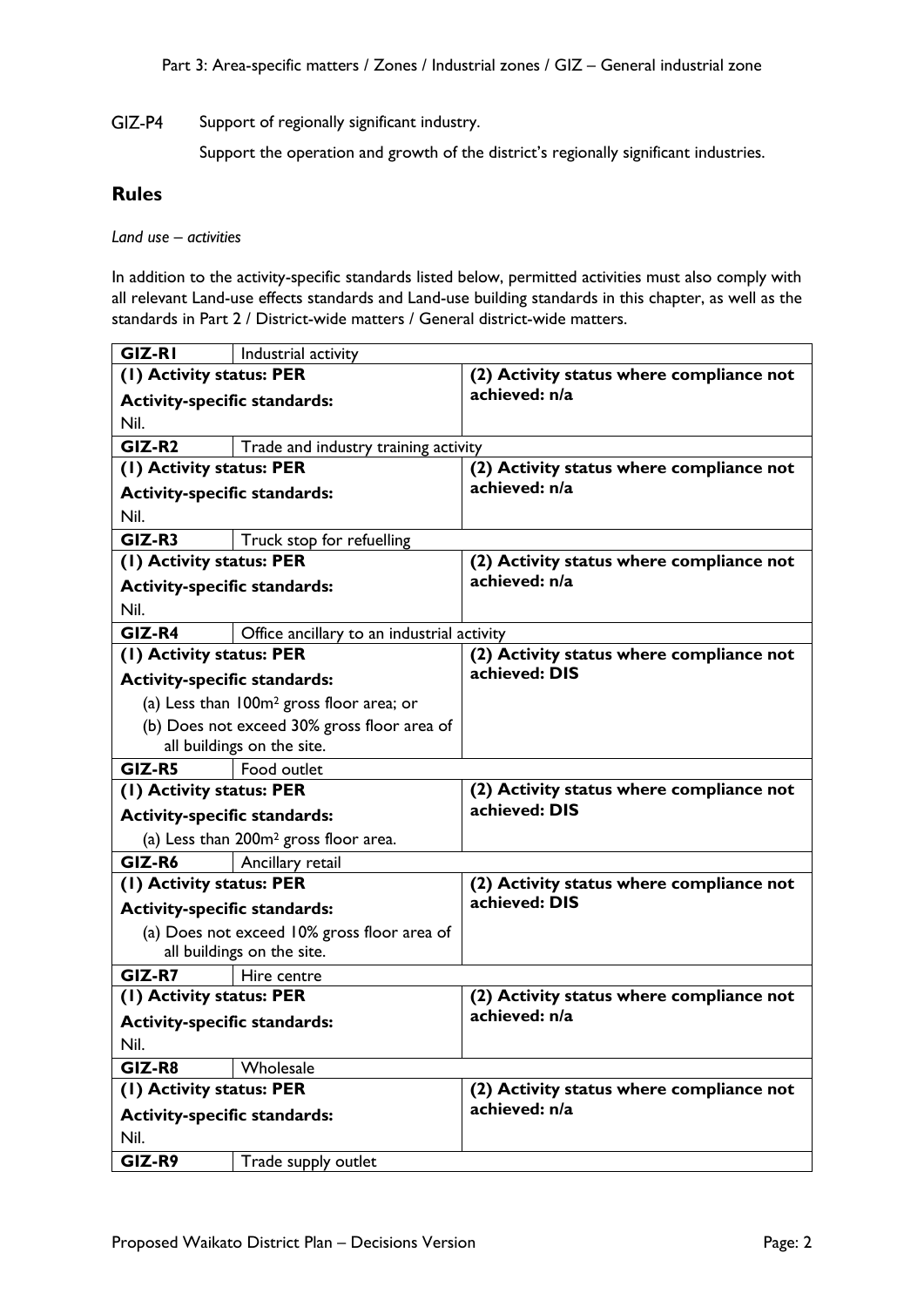| (I) Activity status: PER                               |                                                   | (2) Activity status where compliance not                                          |
|--------------------------------------------------------|---------------------------------------------------|-----------------------------------------------------------------------------------|
| <b>Activity-specific standards:</b>                    |                                                   | achieved: n/a                                                                     |
| Nil.                                                   |                                                   |                                                                                   |
| GIZ-RIO                                                | Transport depot                                   |                                                                                   |
| (I) Activity status: PER                               |                                                   | (2) Activity status where compliance not                                          |
| <b>Activity-specific standards:</b>                    |                                                   | achieved: n/a                                                                     |
| Nil.                                                   |                                                   |                                                                                   |
| GIZ-RII                                                | Garden centre                                     |                                                                                   |
| (I) Activity status: PER                               |                                                   | (2) Activity status where compliance not                                          |
| <b>Activity-specific standards:</b>                    |                                                   | achieved: n/a                                                                     |
| Nil.                                                   |                                                   |                                                                                   |
| $GIZ-R12$                                              |                                                   | Retailing of agricultural and industrial motor vehicles and machinery             |
| (I) Activity status: PER                               |                                                   | (2) Activity status where compliance not                                          |
| <b>Activity-specific standards:</b>                    |                                                   | achieved: n/a                                                                     |
| Nil.                                                   |                                                   |                                                                                   |
| GIZ-RI3                                                | Ancillary activity                                |                                                                                   |
| (I) Activity status: PER                               |                                                   | (2) Activity status where compliance not                                          |
| <b>Activity-specific standards:</b>                    |                                                   | achieved: n/a                                                                     |
| Nil.                                                   |                                                   |                                                                                   |
| $GIZ-R14$                                              |                                                   | Construction or demolition of, or alteration or addition to, a building or        |
|                                                        | structure                                         |                                                                                   |
| (1) Activity status: PER                               |                                                   | (2) Activity status where compliance not                                          |
| <b>Activity-specific standards:</b>                    |                                                   | achieved: n/a                                                                     |
| Nil.                                                   |                                                   |                                                                                   |
| GIZ-RI5                                                | Community corrections activity                    |                                                                                   |
| (I) Activity status: PER                               |                                                   | (2) Activity status where compliance not                                          |
| <b>Activity-specific standards:</b>                    |                                                   | achieved: n/a                                                                     |
| Nil.                                                   |                                                   |                                                                                   |
| GIZ-RI6                                                | Service station                                   |                                                                                   |
| (1) Activity status: PER                               |                                                   | (2) Activity status where compliance not                                          |
| <b>Activity-specific standards:</b>                    |                                                   | achieved: n/a                                                                     |
| Nil.                                                   |                                                   |                                                                                   |
| GIZ-RI7                                                | Caretaker's or security person's residential unit |                                                                                   |
| (1) Activity status: PER                               |                                                   | (2) Activity status where compliance not                                          |
| <b>Activity-specific standards:</b>                    |                                                   | achieved: DIS                                                                     |
|                                                        |                                                   |                                                                                   |
| (b) Does not exceed 70m <sup>2</sup> gross floor area; |                                                   |                                                                                   |
|                                                        | (a) Is located within an industrial building;     |                                                                                   |
| and                                                    |                                                   |                                                                                   |
|                                                        | (c) Accommodates no more than two                 |                                                                                   |
| people.                                                |                                                   |                                                                                   |
| GIZ-RI8                                                |                                                   | Buildings, structures and sensitive land use within the National Grid Yard in all |
|                                                        | other zones as of 18 July 2018                    |                                                                                   |
| (I) Activity status: PER                               |                                                   | (2) Activity status where compliance not                                          |
| <b>Activity-specific standards:</b>                    |                                                   | achieved: NC                                                                      |
|                                                        | (a) Within National Grid Yard:                    |                                                                                   |
|                                                        | (i) Building alterations and additions to an      |                                                                                   |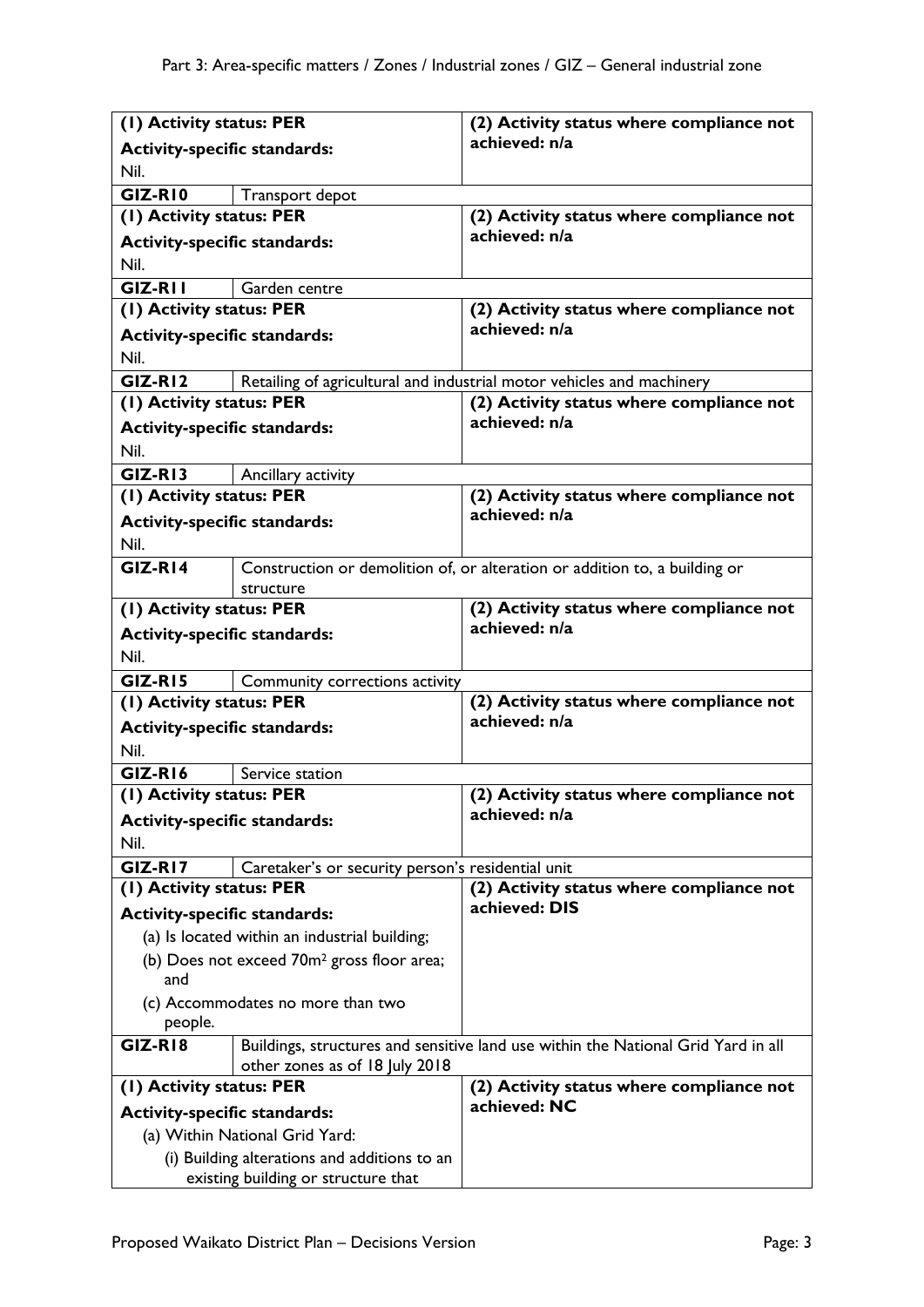does not involve an increase in the building height or footprint; or

- (ii) Infrastructure (other than for the reticulation and storage of water for irrigation purposes) undertaken by a network utility operator as defined in the Resource Management Act 1991; or
- (iii) Non-habitable buildings or structures for farming activities in rural zones including accessory structures and yards for milking/dairy sheds (but not including any intensive farming buildings, commercial greenhouses and milking/dairy sheds); or
- (iv) Non-habitable horticultural buildings; or
- (v) Artificial crop protection and support structures (excluding commercial greenhouses and Pseudomonas syringae pv. Actinidiae (Psa) disease control structures);
- (vi) Fences less than 2.5m in height, measured from the natural ground level immediately below the structure; and
- (vii) Minor structures associated with farming activity that are not situated within 12m of the outer visible foundation of any National Grid tower or 10m of the outer visible foundation of a National Grid tower, including: fences, gates, stock exclusion structures, cattle-stops, stock underpasses, stock bridges and culvert crossings, and drinking water supply pipelines, troughs, and water storage tanks.
- (b) All buildings or structures permitted by Rule GIZ-R18(1)(a) must:
	- (i) Comply with the New Zealand Electrical Code of Practice for Electrical Safe Distances 34:2001 ISSN 0114-0663 under all National Grid transmission line operating conditions; and
	- (ii) Locate a minimum 12m from the outer visible foundation of any National Grid support structure foundation and associated stay wire, unless it is:
		- (1) A building or structure where Transpower has given written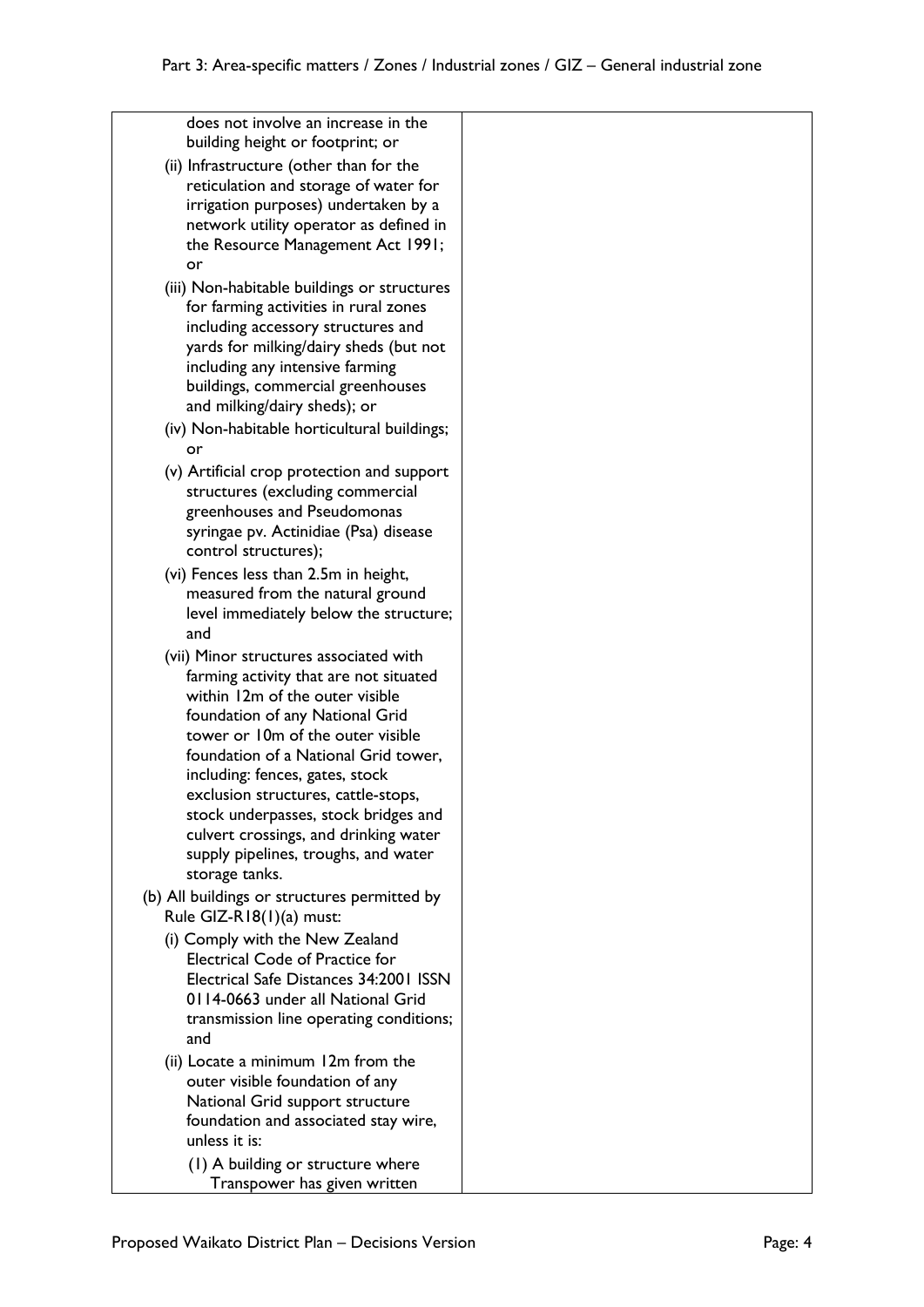| approval in accordance with clause<br>2.4.1 of the NZECP; or                 |                                                            |
|------------------------------------------------------------------------------|------------------------------------------------------------|
| (2) Fences less than 2.5m in height,                                         |                                                            |
| measured from the natural ground                                             |                                                            |
| level immediately below the                                                  |                                                            |
| structure, and located a minimum                                             |                                                            |
| of 5m from the nearest National                                              |                                                            |
| Grid support structure foundation;                                           |                                                            |
| or                                                                           |                                                            |
| (3) Network utilities (other than for                                        |                                                            |
| the reticulation and storage of                                              |                                                            |
| water for irrigation purposes) or                                            |                                                            |
| any part of electricity                                                      |                                                            |
| infrastructure undertaken by a                                               |                                                            |
| network utility operator as defined                                          |                                                            |
| in the Resource Management Act                                               |                                                            |
| 1991, that connects to the                                                   |                                                            |
| National Grid; and                                                           |                                                            |
| (iii) Not permanently physically impede                                      |                                                            |
| existing vehicular access to a National                                      |                                                            |
| Grid support structure;                                                      |                                                            |
| (c) Artificial crop protection structures and                                |                                                            |
| support structures between 8m and 12m                                        |                                                            |
| from a pole support structure but not a                                      |                                                            |
| tower and any associated guy wire that:                                      |                                                            |
| (i) Meet the requirements of the NZECP                                       |                                                            |
| 34:2001 ISSN 0114-0663 for                                                   |                                                            |
| separation distances from the                                                |                                                            |
| conductor;                                                                   |                                                            |
| (ii) Are no higher than 2.5m;                                                |                                                            |
| (iii) Are removable or temporary, to                                         |                                                            |
| allow a clear working space of at least                                      |                                                            |
| 12 metres from the pole when                                                 |                                                            |
| necessary for maintenance and                                                |                                                            |
| emergency repair purposes;                                                   |                                                            |
| (iv) Allow all-weather access to the pole                                    |                                                            |
| and a sufficient area for maintenance                                        |                                                            |
| equipment, including a crane.                                                |                                                            |
| GIZ-RI9<br>Construction or alteration of a building for a sensitive land use |                                                            |
| (1) Activity status: PER                                                     | (2) Activity status where compliance not<br>achieved: RDIS |
| <b>Activity-specific standards:</b>                                          |                                                            |
| (a) The construction or alteration of a                                      | Council's discretion is restricted to the                  |
| building for a sensitive land use that                                       | following matters:                                         |
| complies with all of the following                                           | (a) Effects on the amenity values of the site;             |
| standards:                                                                   | (b) The risk of electrical hazards affecting               |
| (i) It is set back a minimum of 10m from                                     | the safety of people;                                      |
| the centre of line of any electrical                                         | (c) The risk of damage to property; and                    |
| distribution or transmission lines, not                                      | (d) Effects on the operation, maintenance                  |
| associated with the National Grid,                                           | and upgrading of the electrical                            |
| that operate at a voltage of up to<br>II0kV; or                              | distribution or transmission lines.                        |
|                                                                              |                                                            |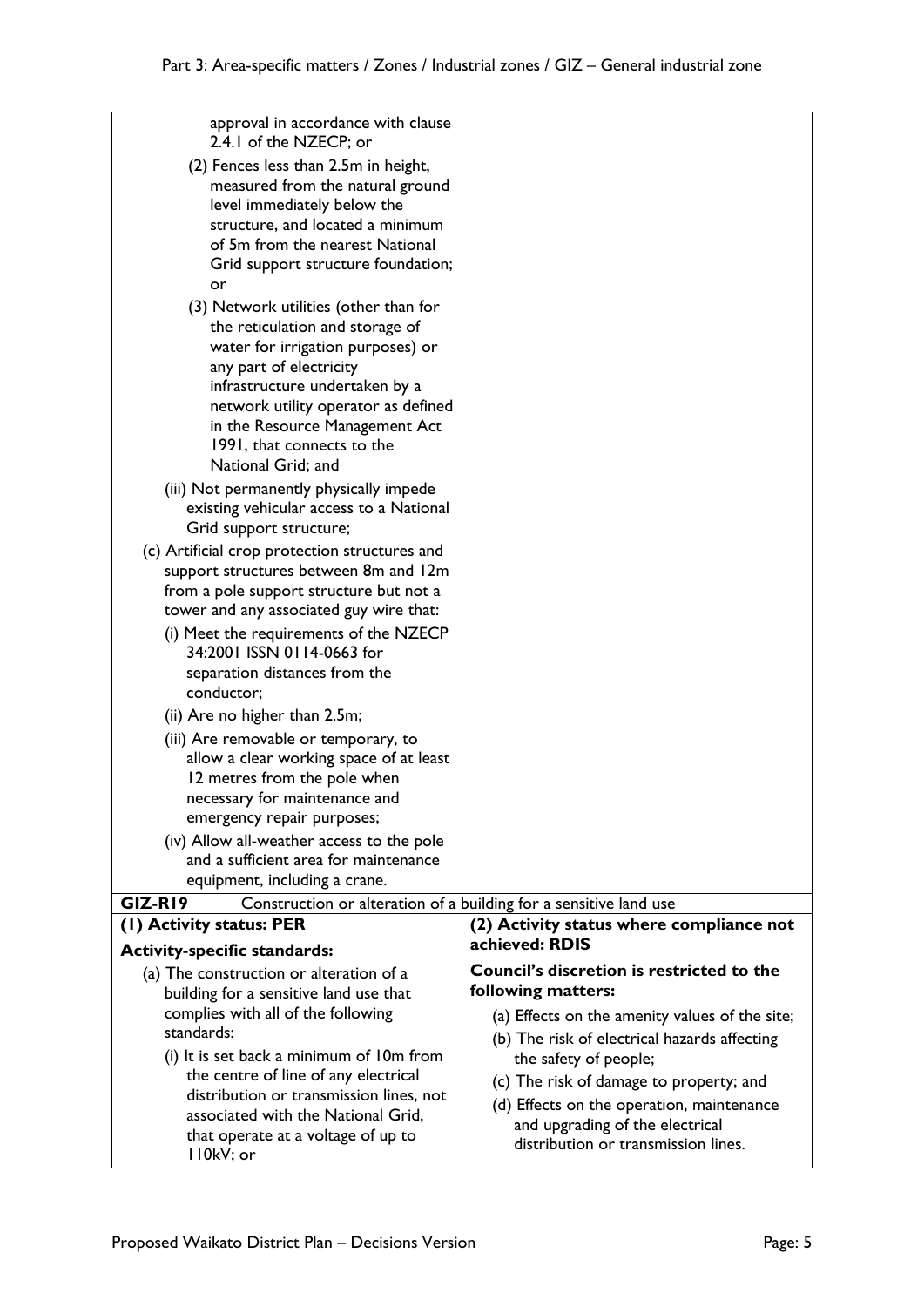| (ii) It is set back a minimum of 12m from                                      |                                                                                                 |                                                                              |  |
|--------------------------------------------------------------------------------|-------------------------------------------------------------------------------------------------|------------------------------------------------------------------------------|--|
| the centre of line of any electrical                                           |                                                                                                 |                                                                              |  |
| distribution or transmission lines, not                                        |                                                                                                 |                                                                              |  |
|                                                                                | associated with the National Grid,                                                              |                                                                              |  |
|                                                                                | that operate at a voltage of I IOkV or                                                          |                                                                              |  |
| more.                                                                          |                                                                                                 |                                                                              |  |
| <b>GIZ-R20</b>                                                                 | Construction or demolition of, or alteration or addition to, a building or                      |                                                                              |  |
|                                                                                | structure                                                                                       |                                                                              |  |
| (1) Activity status: PER<br>(2) Activity status where compliance not           |                                                                                                 |                                                                              |  |
| <b>Activity-specific standards:</b>                                            |                                                                                                 | achieved: n/a                                                                |  |
| Nil.                                                                           |                                                                                                 |                                                                              |  |
| $GIZ-R21$                                                                      | A waste management facility                                                                     |                                                                              |  |
| (I) Activity status: DIS                                                       |                                                                                                 |                                                                              |  |
| <b>GIZ-R22</b>                                                                 | Hazardous waste storage, processing or disposal                                                 |                                                                              |  |
| <b>Activity status: DIS</b>                                                    |                                                                                                 |                                                                              |  |
| <b>GIZ-R23</b>                                                                 | Quarrying activities                                                                            |                                                                              |  |
| (I) Activity status: DIS                                                       |                                                                                                 |                                                                              |  |
| <b>GIZ-R24</b>                                                                 | An office not provided for by Rule GIZ-R4(1)                                                    |                                                                              |  |
|                                                                                | (I) Activity status: DIS                                                                        |                                                                              |  |
| <b>GIZ-R25</b>                                                                 | A retail activity not provided for by GIZ-R6(1)                                                 |                                                                              |  |
| (I) Activity status: DIS                                                       |                                                                                                 |                                                                              |  |
| $GIZ-R26$                                                                      | Any activity that is not specifically listed as a permitted, controlled, restricted             |                                                                              |  |
| discretionary or non-complying activity                                        |                                                                                                 |                                                                              |  |
| (I) Activity status: DIS                                                       |                                                                                                 |                                                                              |  |
| <b>GIZ-R27</b>                                                                 | Any new building for a sensitive land use, or addition to an existing building that             |                                                                              |  |
|                                                                                | involves an increase in the building envelope or height for a sensitive land use,               |                                                                              |  |
| within the National Grid Yard                                                  |                                                                                                 |                                                                              |  |
| (I) Activity status: NC                                                        |                                                                                                 |                                                                              |  |
| <b>GIZ-R28</b>                                                                 |                                                                                                 | Any change of use of an existing building to a sensitive land use within the |  |
|                                                                                | <b>National Grid Yard</b>                                                                       |                                                                              |  |
| (I) Activity status: NC                                                        |                                                                                                 |                                                                              |  |
|                                                                                | <b>GIZ-R29</b><br>The establishment of any new sensitive land use within the National Grid Yard |                                                                              |  |
| (I) Activity status: NC                                                        |                                                                                                 |                                                                              |  |
| <b>GIZ-R30</b>                                                                 | Dairy/milking sheds (excluding accessory structures and buildings), commercial                  |                                                                              |  |
|                                                                                |                                                                                                 | greenhouses, Pseudomonas syringae pv. Actinidiae (Psa) disease control       |  |
|                                                                                |                                                                                                 | structures, or buildings for intensive farming within the National Grid Yard |  |
| (1) Activity status: NC                                                        |                                                                                                 |                                                                              |  |
| <b>GIZ-R31</b>                                                                 |                                                                                                 | A noise-sensitive activity, except as provided for by Rule GIZ-RI7           |  |
| (1) Activity status: NC                                                        |                                                                                                 |                                                                              |  |
| <b>GIZ-R32</b><br>A sensitive land use, except as provided for by Rule GIZ-RI7 |                                                                                                 |                                                                              |  |
| (I) Activity status: NC                                                        |                                                                                                 |                                                                              |  |

*Land use – effects*

| GIZ-SI                   | Landscape planting |                                                  |
|--------------------------|--------------------|--------------------------------------------------|
| (1) Activity status: PER |                    | $\vert$ (2) Activity status where compliance not |
| <b>Where:</b>            |                    | achieved: RDIS                                   |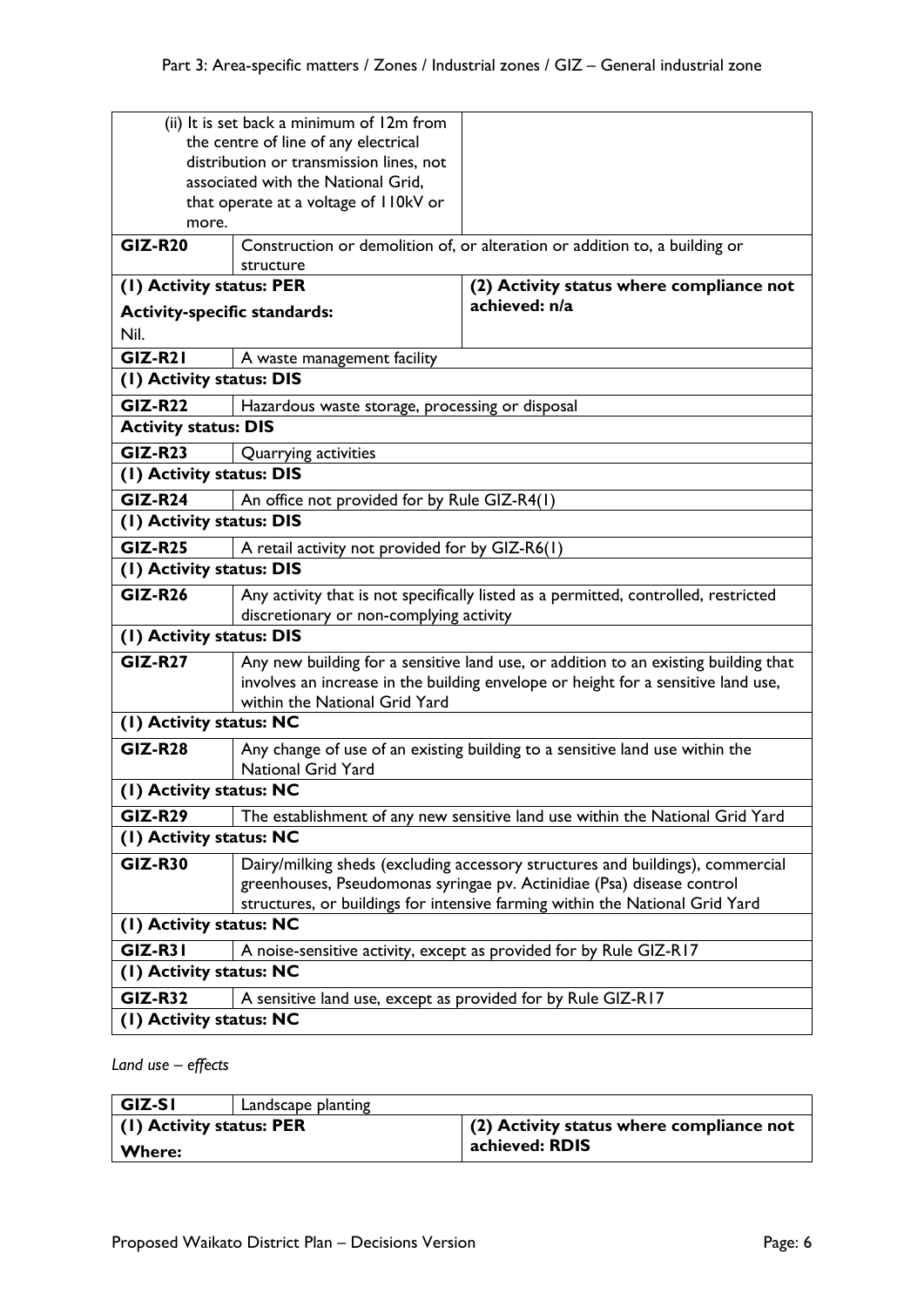| (a) Any building or land use activity on a<br>record of title that has a side and/or rear                                                                                                                                                    | Council's discretion is restricted to the<br>following matters:                                                                                                                                                                                           |
|----------------------------------------------------------------------------------------------------------------------------------------------------------------------------------------------------------------------------------------------|-----------------------------------------------------------------------------------------------------------------------------------------------------------------------------------------------------------------------------------------------------------|
| boundary adjoining any GRZ - General<br>residential zone, MRZ - Medium density                                                                                                                                                               | (a) Type, density and scale of landscape<br>plantings; and                                                                                                                                                                                                |
| residential zone, LLRZ - Large lot<br>residential zone, SETZ - Settlement<br>zone, RLZ - Rural lifestyle zone or OSZ<br>- Open space zone that is landscaped to<br>the following minimum standards:<br>(i) A 3m depth measured from the side | (b) The extent to which the amenity of the<br>adjoining GRZ - General residential<br>zone, MRZ - Medium density residential<br>zone, LLRZ - Large lot residential zone,<br>SETZ - Settlement zone, RLZ - Rural<br>lifestyle zone or OSZ - Open space zone |
| and/or rear boundary; and                                                                                                                                                                                                                    | is maintained.                                                                                                                                                                                                                                            |
| (ii) Comprises a mixture of shrubs and<br>trees planted a maximum of 1.5m<br>metres apart.                                                                                                                                                   |                                                                                                                                                                                                                                                           |
| GIZ-S2<br>Landscape planting                                                                                                                                                                                                                 |                                                                                                                                                                                                                                                           |
| (1) Activity status: PER<br><b>Where:</b>                                                                                                                                                                                                    | (2) Activity status where compliance not<br>achieved: RDIS                                                                                                                                                                                                |
| (a) Any building or land use activity on a                                                                                                                                                                                                   | <b>Council's discretion is restricted to the</b>                                                                                                                                                                                                          |
| record of title that contains, or adjoins, a                                                                                                                                                                                                 | following matters:                                                                                                                                                                                                                                        |
| river or a permanent stream that is                                                                                                                                                                                                          | (a) Type, density and scale of indigenous                                                                                                                                                                                                                 |
| landscaped to the following minimum<br>standards:                                                                                                                                                                                            | vegetation; and                                                                                                                                                                                                                                           |
|                                                                                                                                                                                                                                              | (b) The extent to which the natural                                                                                                                                                                                                                       |
| (i) A 4m depth measured from the bank                                                                                                                                                                                                        | character and cultural values of a river or                                                                                                                                                                                                               |
| and extending across the entire length<br>of the water body; and                                                                                                                                                                             | stream are maintained.                                                                                                                                                                                                                                    |
| (ii) Comprises mixed indigenous<br>vegetation planted a maximum of<br>1.5m apart.                                                                                                                                                            |                                                                                                                                                                                                                                                           |
| PREC7-SI<br>Land use activities within PREC7 - Huntly North precinct                                                                                                                                                                         |                                                                                                                                                                                                                                                           |
| (3) Activity status: PER                                                                                                                                                                                                                     | (4) Activity status where compliance not<br>achieved: RDIS                                                                                                                                                                                                |
| <b>Where:</b>                                                                                                                                                                                                                                |                                                                                                                                                                                                                                                           |
| (a) Any land use activity where it is on a site<br>that:                                                                                                                                                                                     | Council's discretion is restricted to the<br>following matters:                                                                                                                                                                                           |
|                                                                                                                                                                                                                                              |                                                                                                                                                                                                                                                           |
| (i) Was created by a subdivision consent<br>decision that had regard to a stop                                                                                                                                                               | (a) The avoidance and mitigation of flooding<br>hazards; and                                                                                                                                                                                              |
| bank breach assessment; and                                                                                                                                                                                                                  |                                                                                                                                                                                                                                                           |
| (ii) The stop bank breach assessment                                                                                                                                                                                                         | (b) Preparation of, and responses to<br>recommendations in, a stop bank breach                                                                                                                                                                            |
| assessed risk to the site and future                                                                                                                                                                                                         | assessment.                                                                                                                                                                                                                                               |
| development on the site; and                                                                                                                                                                                                                 |                                                                                                                                                                                                                                                           |
| (iii) All flood hazard mitigation measures                                                                                                                                                                                                   |                                                                                                                                                                                                                                                           |
| recommended in the stop bank                                                                                                                                                                                                                 |                                                                                                                                                                                                                                                           |
| breach assessment are in place.                                                                                                                                                                                                              |                                                                                                                                                                                                                                                           |

### *Land use – building*

| GIZ-S3                                   | <b>Building height</b>                   |                                                  |
|------------------------------------------|------------------------------------------|--------------------------------------------------|
| (1) Activity status: PER                 |                                          | (2) Activity status where compliance not         |
| <b>Where:</b>                            |                                          | achieved: RDIS                                   |
| (a) A building measured from the natural |                                          | <b>Council's discretion is restricted to the</b> |
|                                          | ground level immediately below that part | following matters:                               |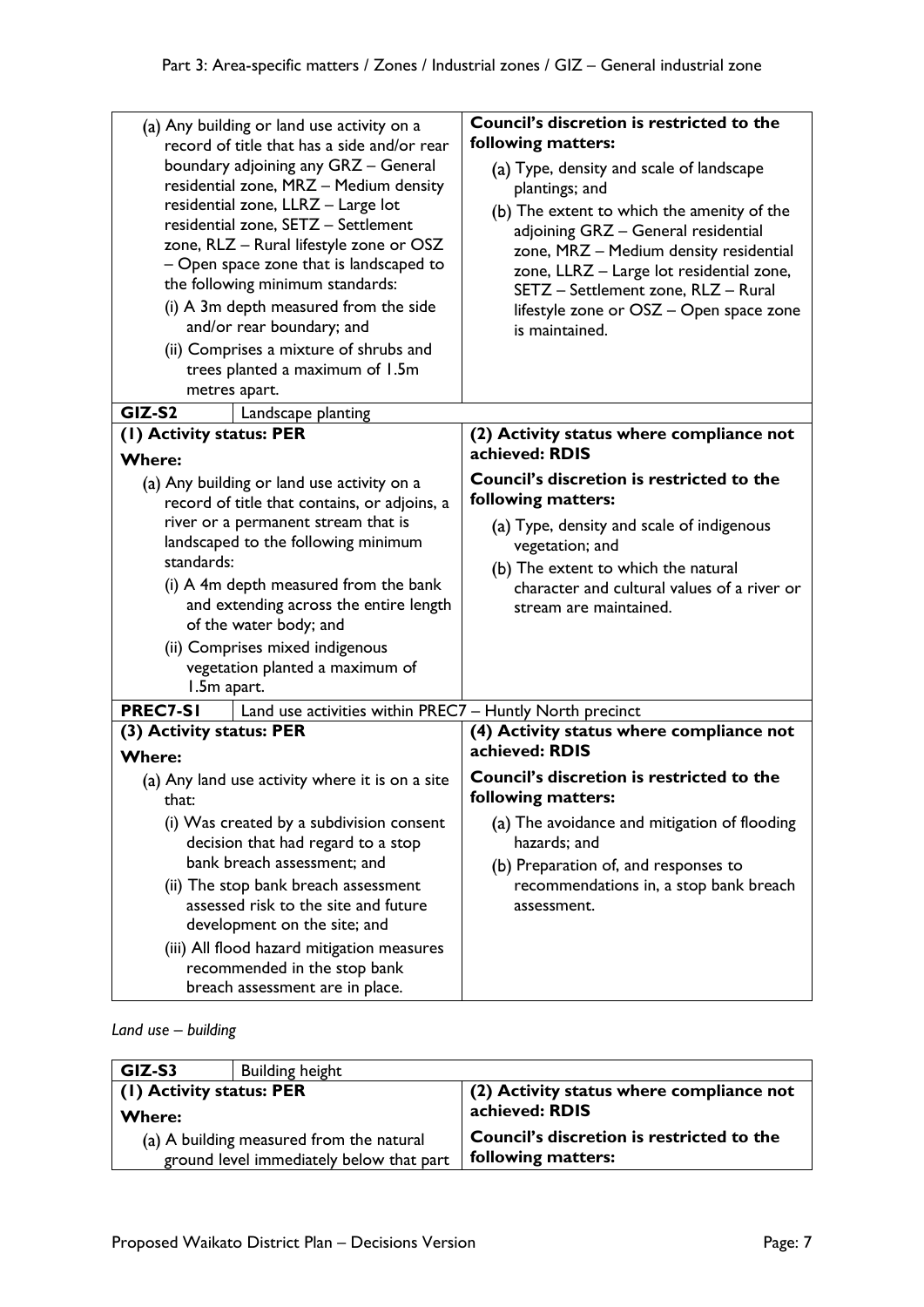|                                          | of the structure that does not exceed a                                        | (a) Effects on the amenity of neighbouring                               |
|------------------------------------------|--------------------------------------------------------------------------------|--------------------------------------------------------------------------|
| height of:                               |                                                                                | properties.                                                              |
| $(i)$ 15m; or                            |                                                                                |                                                                          |
| (ii) 18m if located on Whangarata and    |                                                                                |                                                                          |
| Bollard Road in Tuakau; or               |                                                                                |                                                                          |
|                                          | (iii) 10m if located on Tregoweth Lane                                         |                                                                          |
|                                          | and within 50m of the GRZ - General                                            |                                                                          |
|                                          | residential zone in Huntly.                                                    |                                                                          |
|                                          | (b) Chimneys not exceeding Im in width and                                     |                                                                          |
| finials measured from the natural ground |                                                                                |                                                                          |
| level immediately below the structure    |                                                                                |                                                                          |
|                                          | shall not exceed that do not exceed a                                          |                                                                          |
| height of                                |                                                                                |                                                                          |
| $(i)$ 17 $m$ ; or                        |                                                                                |                                                                          |
|                                          | (ii) 20m if located on Whangarata and                                          |                                                                          |
|                                          | Bollard Road in Tuakau; or                                                     |                                                                          |
|                                          | (iii) 12m if located on Tregoweth Lane                                         |                                                                          |
|                                          | and within 50m of the GRZ - General                                            |                                                                          |
|                                          | residential zone in Huntly.                                                    |                                                                          |
| GIZ-S4                                   |                                                                                | Building height in an Outstanding Natural Feature or Outstanding Natural |
|                                          | Landscape                                                                      |                                                                          |
| (I) Activity status: PER                 |                                                                                | (2) Activity status where compliance not                                 |
| <b>Where:</b>                            |                                                                                | achieved: RDIS                                                           |
|                                          | (a) A building measured from the natural                                       | <b>Council's discretion is restricted to the</b>                         |
|                                          | ground level immediately below that part                                       | following matters:                                                       |
|                                          | of the structure that does not exceed a                                        | (a) The extent to which the aesthetic value                              |
|                                          | height of 5m in an Outstanding Natural                                         |                                                                          |
| Feature or Outstanding Natural           |                                                                                | of the identified feature or landscape is                                |
|                                          |                                                                                | maintained                                                               |
| Landscape.                               |                                                                                |                                                                          |
| GIZ-S5                                   | Height in relation to boundary                                                 |                                                                          |
| (1) Activity status: PER                 |                                                                                | (2) Activity status where compliance not                                 |
| <b>Where:</b>                            |                                                                                | achieved: RDIS                                                           |
|                                          |                                                                                | Council's discretion is restricted to the                                |
|                                          | (a) A building or structure that does not<br>project beyond a 45 degree height | following matters:                                                       |
|                                          | control plane measured from a point 3m                                         | (a) Effect on the amenity of neighbouring                                |
|                                          | above natural ground level along the                                           | properties.                                                              |
|                                          | boundary of a site located outside of a                                        |                                                                          |
|                                          | HIZ - Heavy industrial zone or GIZ -                                           |                                                                          |
|                                          | General industrial zone.                                                       |                                                                          |
| GIZ-S6                                   | Building setbacks - all boundaries                                             |                                                                          |
| (1) Activity status: PER                 |                                                                                | (2) Activity status where compliance not                                 |
| <b>Where:</b>                            |                                                                                | achieved: RDIS                                                           |
|                                          | (a) A building that is set back at least:                                      | Council's discretion is restricted to the                                |
|                                          | (i) 5m from a road boundary; and                                               | following matters:                                                       |
|                                          | (ii) 3m from any other boundary where                                          | (a) Effects on amenity values;                                           |
|                                          | the site adjoins another zone, other                                           | (b) Effects on streetscape; and                                          |
|                                          | than the HIZ - Heavy industrial zone.                                          | (c) Traffic and road safety.                                             |
|                                          | (b) GIZ-S6(1)(a) does not apply to a                                           |                                                                          |
|                                          | structure which is not a building.                                             |                                                                          |